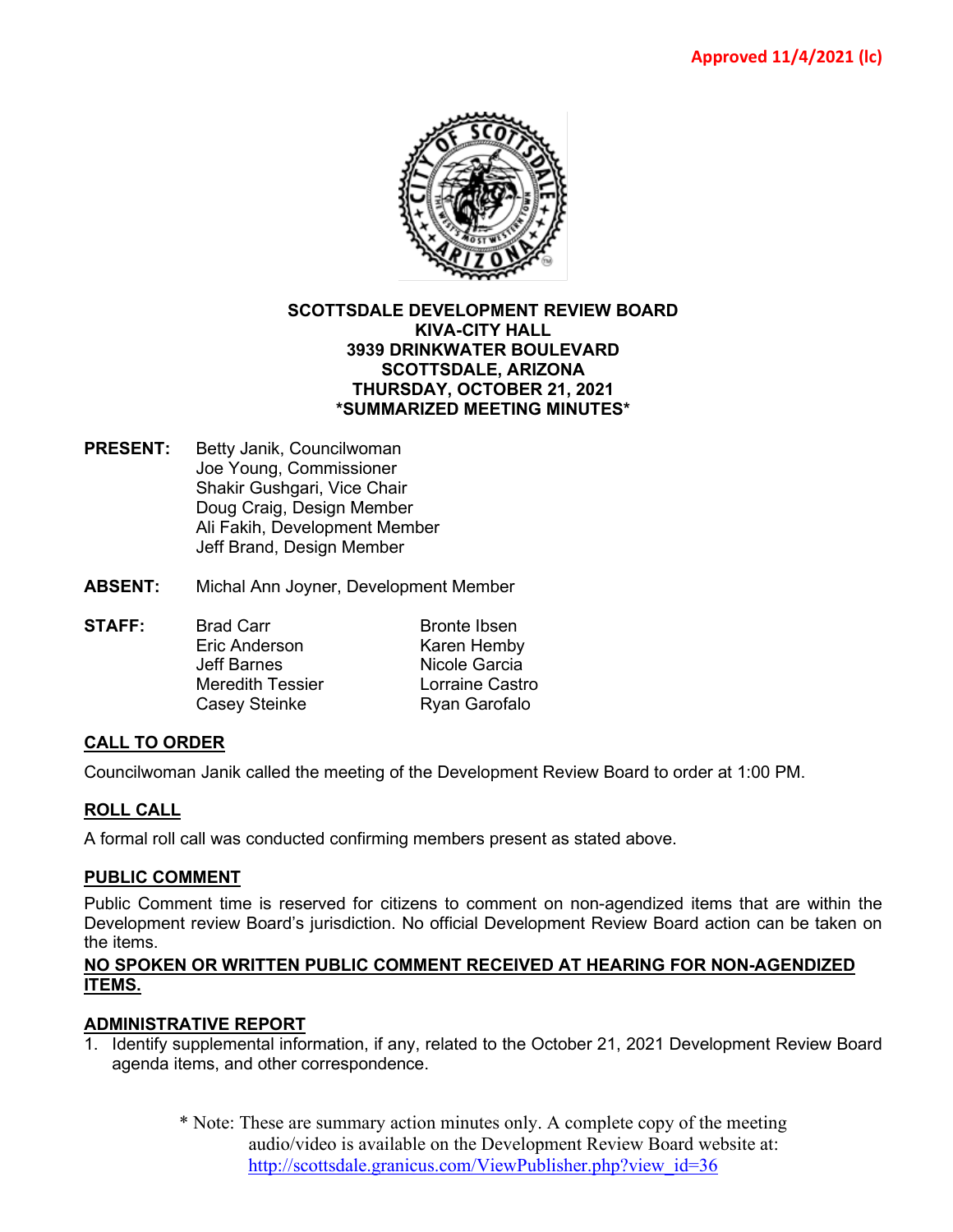# **MINUTES**

2. Approval of the September 16, 2021 Development Review Board Regular Meeting Minutes.

**BOARD MEMBER BRAND MOVED TO APPROVE THE SEPTEMBER 16, 2021 DEVELOPMENT REVIEW BOARD MEETING MINUTES AS PRESENTED, 2ND BY COMMISSIONER YOUNG THE MOTION PASSED UNANIMOUSLY IN FAVOR BY COUNCILWOMAN JANIK, COMMISSIONER YOUNG, VICE CHAIR GUSHGARI, BOARD MEMBERS CRAIG, FAKIH AND BRAND WITH A VOTE OF SIX (6) TO ZERO (0).**

# **CONSENT AGENDA**

3. [2-DR-2021 \(Water Resources North/Keep Scottsdale Beautiful Public Art Project\)](https://eservices.scottsdaleaz.gov/planning/projectsummary/dr_reports/DR_2_DR_2021.pdf)

Request for approval of the proposed location of public art enhancements, including structural monoliths, pavers, sandblasted pavement, metal attachments to bridge railing, and a mural on the face of the Water Resources building, for a site located on the north side of the intersection of E. Frank Lloyd Wright Boulevard and N. Greenway-Hayden Loop. Staff contact person is Casey Steinke, 480-312-2611.

Applicant contact is Kim Boganey, 480-874-4670**.**

# [5-PP-2021 \(Scottsdale & Dixileta\)](https://eservices.scottsdaleaz.gov/planning/projectsummary/dr_reports/DR_5_PP_2021.pdf)

4. Request for approval of a Preliminary Plat for a 14-lot residential subdivision with amended development standards for a +/-17.52-acre site located at the northwest corner of N. Scottsdale Road and E. Dixileta Drive having Single-family Residential, Environmentally Sensitive Lands, Foothills Overlay (R1-43 ESL FO) zoning.

Staff contact person is Jeff Barnes, 380-312-2376.

Applicant contact is Keith Nichter, 602-313-7206.

### **VICE CHAIR GUSHGARI MOVED TO APPROVE 5-PP-2021, 2ND BY BOARD MEMBER CRAIG, THE MOTION PASSED UNANMIMOUSLY IN FAVOR BY COUNCILWOMAN JANIK, COMMISSIONER YOUNG, VICE CHAIR GUSHGARI, BOARD MEMBERS CRAIG, AND BRAND WITH A VOTE OF FIVE (5) TO ZERO (0). WITH BOARD MEMBER FAKIH RECUSING.**

5. [21-DR-2021 \(IYA Medical ASC/Imaging Center\)](https://eservices.scottsdaleaz.gov/planning/projectsummary/dr_reports/DR_21_DR_2021.pdf)

Request for approval of exterior modifications to a portion of an existing multi-tenant building to account for a new 9,917 square foot medical office use, at a +/- 1.6-acre site located at 11107 N. Scottsdale Road with Central Business (C-2) zoning.

Staff contact person is Jeff Barnes, 380-312-2376.

Applicant contact is Rick McGee, 602-796-7700.

Motion by Board Member Craig to approve Consent Agenda Items #3 (2-DR-2021) and #5 (21-DR-2021), 2nd by Brand. Motion passed 6-0.

**BOARD MEMBER CRAIG MOVED TO APPROVE THE ITEMS ON THE CONSENT AGENDA ITEMS #3 (2-DR-2021) AND ITEM #5 (21-DR-2021), 2ND BY COMMISSIONER BRAND. THE MOTION PASSED UNANIMOUSLY IN FAVOR BY COUNCILWOMAN JANIK, COMMISSIONER YOUNG, VICE CHAIR GUSHGARI, BOARD MEMBERS CRAIG, FAKIH AND BRAND WITH A VOTE OF SIX (6) TO ZERO (0).**